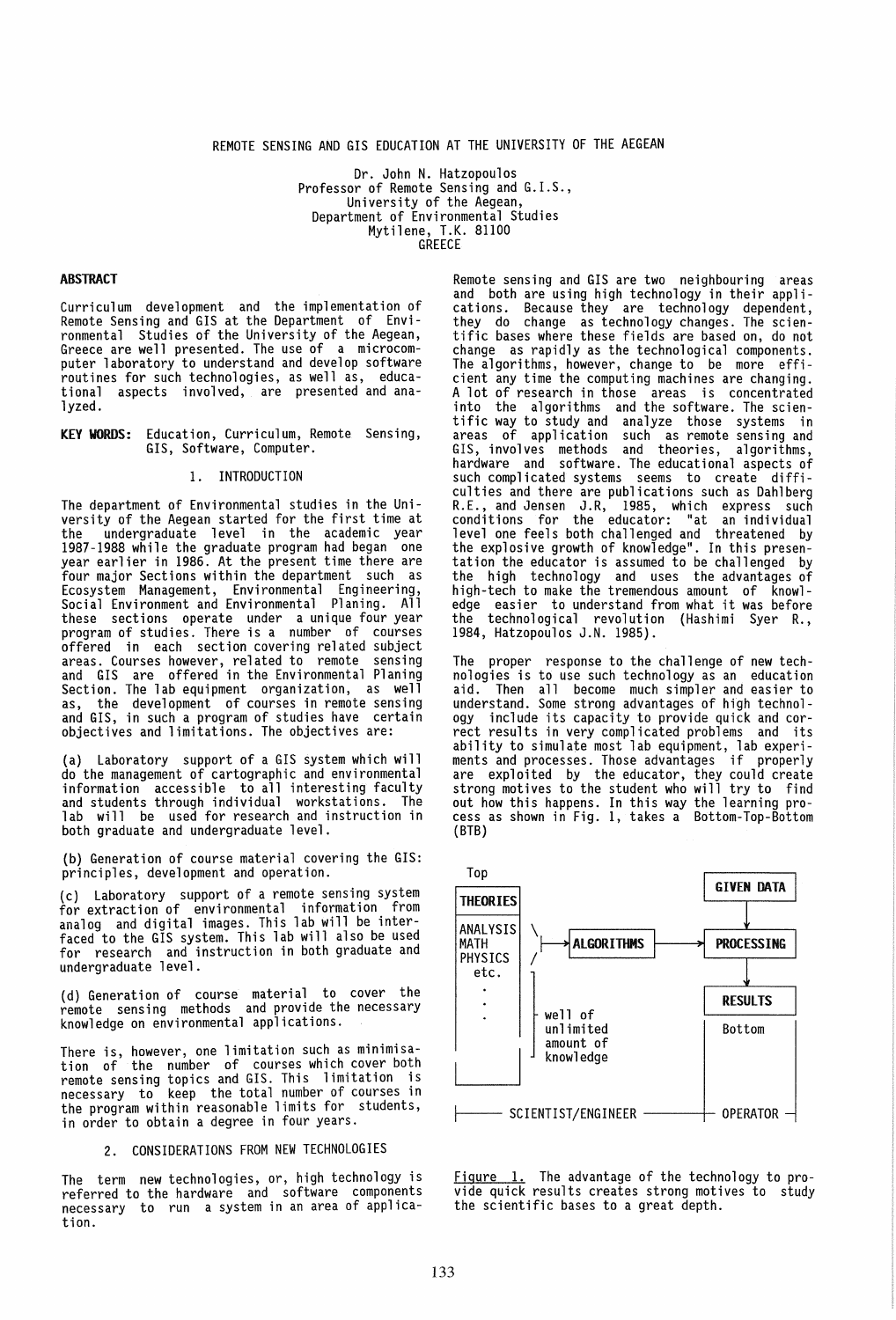approach instead of a top to bottom which is the conventional way of teaching process. The course material, however, is organized as usual into indi-<br>vidual modules or sections and each section dealing vidual modules or sections and each section dealing with a specific problem, then the BTB approach is applied to that section as follows: The instructor introduces in each section or chapter a group of routines which deal with representative problems within the chapter. Those problems become individual lab exercises which require the development of<br>an algorithm and the writing of a computer program. an algorithm and the writing of a computer program.<br>The algorithm and the running program have already been prepared by the instructor. First the instructor demonstrates the way the program works as an operator (Fig. 1) and allows the students to work with it so that to create strong motives to them to study the scientific bases. At the same time it is given a lab exercise which requires the development of an algorithm and the creation of a running program. Parallel to the lab assignment the scientific bases are analysed in the lecture and the corresponding algorithms are developed. During the lecture there are many questions from the students because they are working on the lab assignment and they need to completely understand all the scientific bases to finish the program.

.The instructor, for each lab exercise, may provide the source code of several routines or may provide, with certain restrictions, the source code listing of the entire program, so that the average student will finish the assignment within the expected time limits. The lecture does not have to enter into a great depth of the theory leaving that option to the interest of those who want to study further from provided references. In this way a great amount of course material is covered and there is an integrated learning process of all components<br>involved: theory (at any depth), algorithm, software, hardware plus that the student is confident of knowing the content of the study section. This learning process was applied first during my nine year career at the Surveying Engineering Program of the California State University, Fresno and pro- vided excellent results (Hatzopoulos J.N. 1985).

In the Department of Environmental Studies, of the University of the Aegean, the same process is also applied for remote sensing and GIS courses. There is a microcomputer laboratory with PC compatible microcomputers having CGA and Hercules graphics cards. This lab is used for both remote sensing lab assignments and GIS lab assignments. Two examples one in remote sensing and one in GIS of lab assignments are given bellow:

Remote Sensing Lab # 11. RADIOMETRIC ENHANCEMENT A part of Landsat image of channel 4 composed of 512 lines by 512 columns is available in the file M4.DAT. Write a computer program to do the following:

1. Generate 13 gray scale shades by making a hyper- pixel composed of 3x4 = 12 Single pixels of the PC-CGA graphics card which w:ill be worked in monochrome high resolution graphics mode.

2. Read the available file M4.DAT one line at a time and hold in memory those values needed to create the regular histogram of the digital image and the equalized histogram.

3. Create a menu within the program which allows the following operations for radiometric enhancement and image display:<br>(a) Display regular histogram.<br>(b) Display equalized histogram.<br>(c) Display stretched histogram.

- 
- 
- 
- 
- (d) Display regular image.<br>(e) Display equalized image.<br>(f) Display stretched image.<br>(g) Change image stretch values.
	-
- (h) Define upper left corner coordinates of image display window 60xI50.

<u>Notices</u><br>The following files are provided toʻyou-in-the microcomputer lab:<br>IMPRO1.BAS: contains the source code of a program

- IMPROI.BAS: contains the source code of a program which solves the given problem. IMPROI.EXE: binary version of IMPROI.BAS.
- 
- M4.DAT: The channel 4 of Landsat-TM data from the area of Mytilene.

Wanted (a) The program list with source code which will have different variable names from those in the IMPROI.BAS and from other students.

- (b) A copy of the regular, equalized and stretched histogram in a dot matrix printer using PrtSc command.
- (c) A copy of the regular, equalized and stretched image in a dot matrix printer using PrtSc command.
- (d) A written report on the impact of the<br>radiometric enhancement (equalization, stretch) to identify: sea water, build-<br>ings, the soccer fields, the airport, rangeland, agriculture and forest land.

The graphic outputs of this assignment are shown in Figures 2, 3, 4, 5, 6, and 7.



Figure 2. Regular histogram of M4.DAT image.



Figure 3. Display of M4.DAT regular image.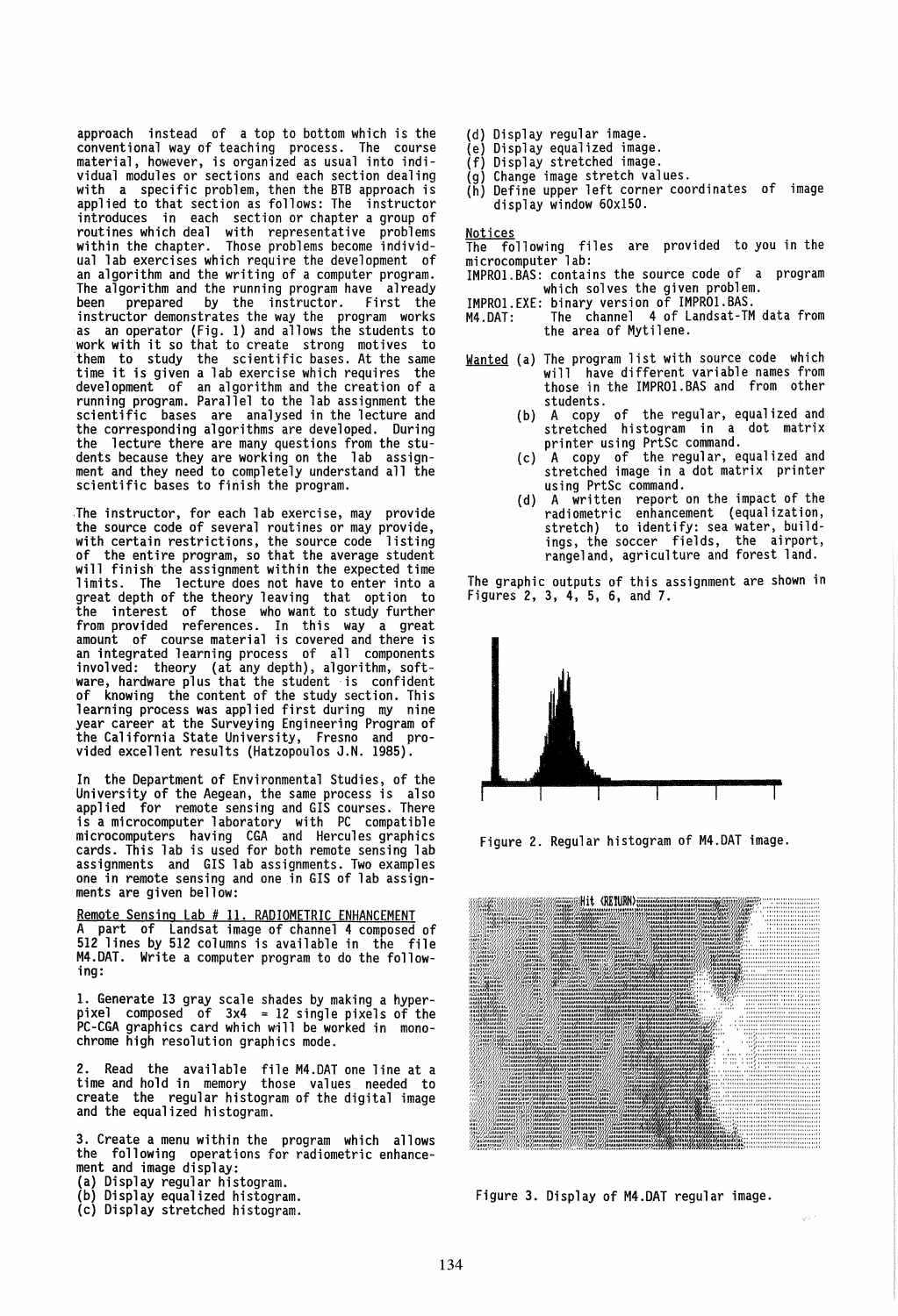

Figure 4. Equalized histogram of M4.DAT image.



Figure 5. Display of M4.DAT equalized image.

# GIS Lab # *B.* PERSPECTIVE DRAWING

Write a computer program and make a perspective presentation of the given digital terrain data which are in a matrix form 21-rows by 27 columns and reside in the file LABB.DAT. Those data have been obtained from a solid waste disposal site in the area of Lemonou. The perspective form will be obtained by assuming that a camera with focal length equal to one is taking a picture of the terrain.

Given data will be (see also Fig. 1): (a) The digi-<br>tal terrain data in a matrix form (b) The XL, YL, ZL coordinates of the camera station (c) The angle s of the camera axis and a horizontal plane (d) The azimuth Az of the principal plane. The photo-coor-<br>dinates x, y of all grid nodes will be calculated from the following projective equations.

$$
DX = X-XL, DY = Y-YL, DZ = Z-ZL
$$

|  | $DX.cos(Az) - DY.sin(Az)$ |  |                                                          |  |  |
|--|---------------------------|--|----------------------------------------------------------|--|--|
|  |                           |  | $DX \sin(Az) \cos(s) + DY \cos(Az) \cos(s) - DZ \sin(s)$ |  |  |
|  |                           |  | $DX \sin(Az) \sin(s) + DY \cos(Az) \sin(s) + DZ \cos(s)$ |  |  |
|  |                           |  | $DX.sin(Az)cos(s) + DY.cos(Az)cos(s) - DZ.sin(s)$        |  |  |



Figure 6. Stretched histogram of M4.DAT image.



Figure 7. Display of M4.DAT stretched image.

Note that the equations above are derived from the tilt, swing, Azimuth collinearity equations of photogrammetry (swing = *lBO,* s = 90 - tilt) as shown in Fig. *B.* 



Figure *B.* Perspective view parameters.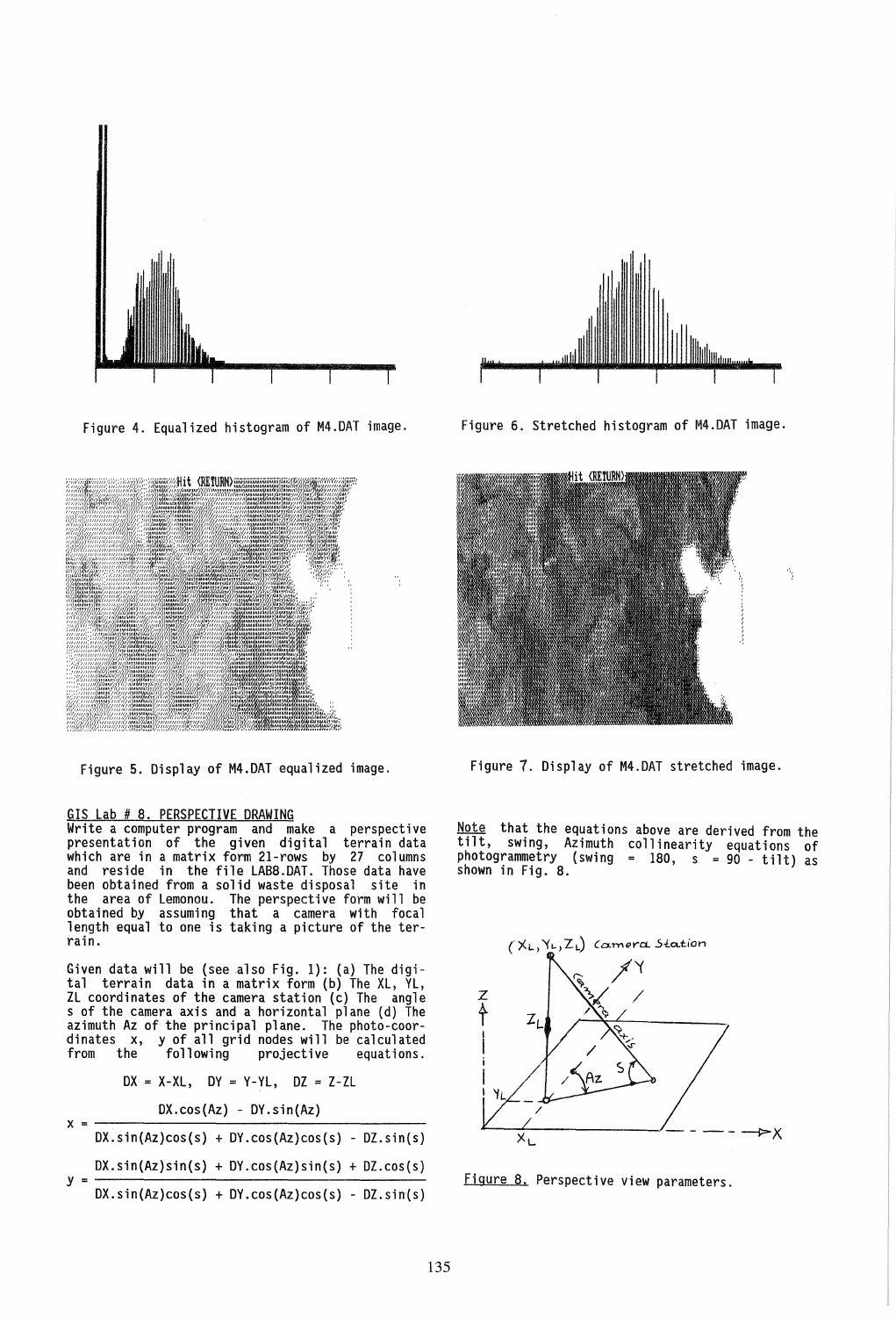Wanted: (a) The program listing (the program will read data from the file LABB.DAT and it will com pute the image coordinates of the grid nodes then<br>it will display the perspective view of the terrain in a PC-Graphics Monitor, see Fig. *B).*  (b) A copy of the perspective drawing in a dot

matrix printer using the command PrtSc, for each one of three views of the area so that to clearly display good quality relief and the drainage features.

#### <u>Notice.</u>

A list of a program doing the same work will be available to you with the restriction to look at it and keep hand written notes. You are not allowed to copy that program or use exactly the same code. The same program is available for execution only, it is located in the file LAB8.EXE

The graphic results of this assignment are given in Figures 9, 10, and 11.



Figure 9. Perspective view of the left drainage.



Figure 10. Perspective view of the center drainage.

 $\bar{\mathcal{A}}$ 



Figure 11. Perspective view of the right drainage.

## 3. THE COURSE MATERIAL AND LAB ORGANIZATION

As stated in the introduction remote sensing and GIS have to provide a limited number of courses to support the Environmental Studies program. Such courses has been found out to be organized in two levels for each field as follows:

1. A basic course covering Remote Sensing and Photogrammetry which is a required course in the curriculum and provides the basic principles for obtaining desirable quality images and extracting metric and non metric information of the environment from images.

2. An advanced course covering selected environmental applications of remote sensing. This is an elective course and its material is still in the preparation stage.

3. A basic course in GIS which covers GIS basic principles and components such as: cartographic data collection (in the field using compass, in the office using digitizer) and entrance in the system,<br>basic operations in data organization basic operations in data organization<br>(raster/vector data forms) and processing, concepts<br>of relational data bases, decision making functions of the GIS for the environment, data presentation (display and printer/plotter forms).

4. An advanced course covering selected environmental applications of GIS. This is an elective course and its material is still in the preparation stage.

The analytical outline of the two basic courses which are now offered is given bellow:

#### OUTLINE OF BASIC REMOTE SENSING COURSE (4th semester)

Units: 3 (2-hour lecture, 2-hour lab per week) Prerequisites: Math I, Computer Programming I Grading: Lab assignments 30%, Written exams 70%.

Photographic and non photographic systems tor: aquisition, formation, processing and display of images. Mathematical principles and geometry of images. Photointerpretation methods for extraction for image enhancement, image processing, and clas-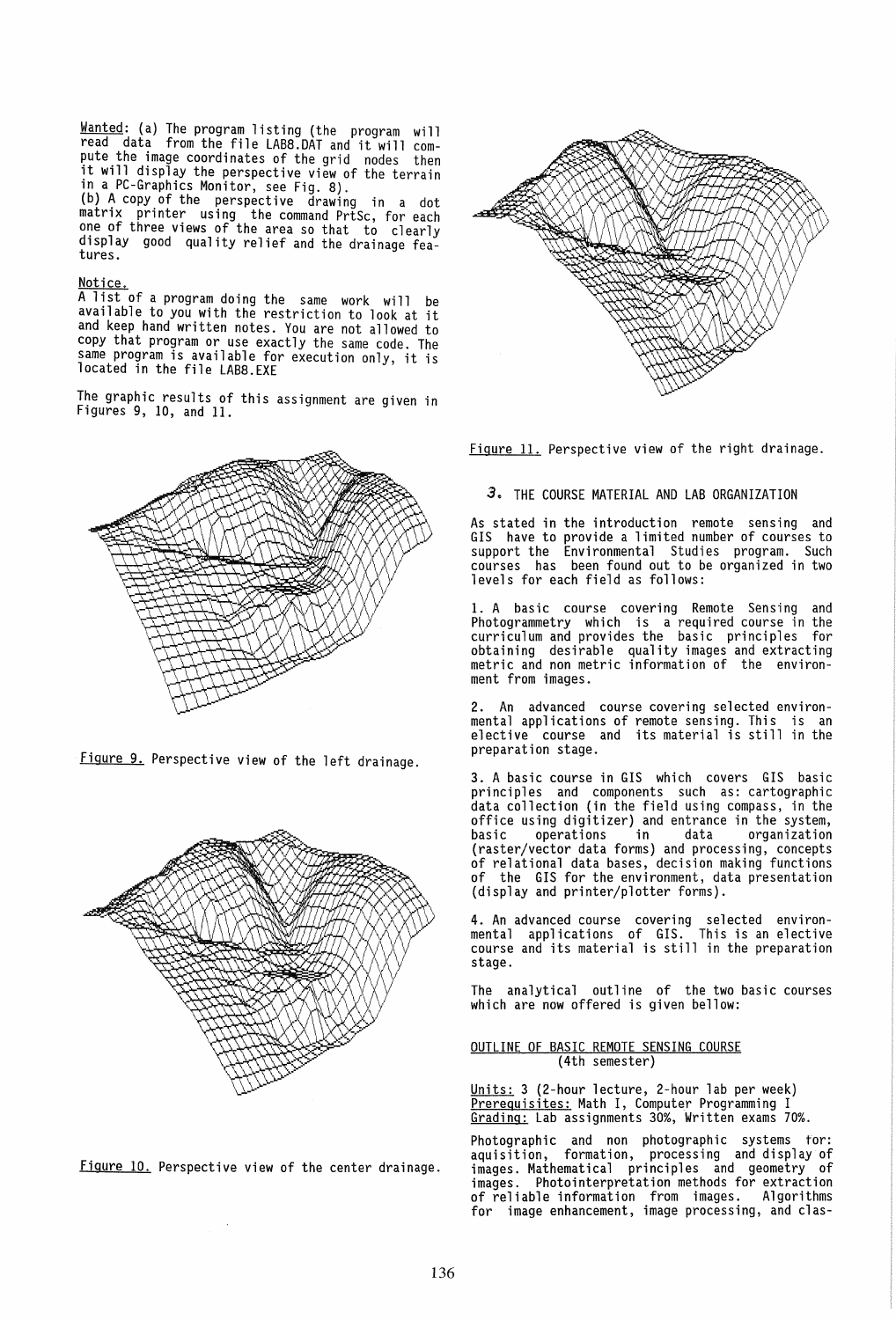sification of digital images. Review of existing technology.

COURSE OUTLINE

| WEEK | LECTURE (2-hours/week)                                                                   | LABORATORY (2-hour/wk.)                                              |
|------|------------------------------------------------------------------------------------------|----------------------------------------------------------------------|
| 1    | Introduction to Photogrammetry                                                           | Photointerpretation. Geo-                                            |
| 2    | and Remote Sensing<br>Nature and properties of the<br>electromagnetic radiation.         | metry of photographs.<br>Extraction of qualitati-<br>ve information. |
| 3    | Optical systems, conventional                                                            | Extraction of metric                                                 |
| 4    | photography.<br>Photointerpretation.                                                     | information.<br>Image coordinate trans-<br>formation.                |
| 5    | Mathematical bases to interre-<br>late image - object.                                   | Depth of field, characte-<br>ristic curve.                           |
| 6    | Collinearity and coplanarity<br>conditions.                                              | Internal, relative and                                               |
| 7    | Design of an analytical photo-                                                           | absolute orientation.<br>Design simulation of a                      |
| 8    | grammetric instrument.<br>Satellite multispectral and<br>radar images.                   | photogrammetric instrum.<br>Digital image processing.                |
| 9    | Radiometric enhancement of                                                               | Regular, equalized and                                               |
| 10   | digital images.<br>Geometric corrections of di-                                          | stretched histogram.<br>Histograms.                                  |
| 11   | gital images.<br>Multispectral classification.                                           | Multispectral classifica-<br>tion.                                   |
| 12   | Density slicing and edge                                                                 | Density slicing.                                                     |
| 13   | enhancement.<br>Principal components, filters, Filters.<br>convolutions, Fourier transf. |                                                                      |

Bibliography:

- overlogianty.<br>1. A.S.P. Manual of Photogrammetry, 4th edition, 1980.<br>2. A.S.P. Manual of Remote Sensing, 2nd edition, 1983.<br>3. Barrett E. and L.Curtis: Introduction to Environmental Remote
- 
- 
- 
- 3. Barrett L. and L.Curtis: Introduction to Environmental Remote<br>
Sensing, 1982<br>
4. C.P. Lo, "Applied Remote Sensing", Longman Scientific & Techni-<br>
cal, 1986.<br>
5. Κρητικός Γ., και θ. Καλαπανίδας, Ψηφιακή επεξεργασία εικό
- 

#### OUTLINE OF BASIC G.I.S. COURSE (3rd semester)

Units: 3 (2-hour lecture, 2-hour lab per week)<br>Prerequisites: Math I, Computer Programming I, or concurrent. Grading: Lab assignments 30%, Written exams 70%.

The collection of field topographic data using a compass and the collection of cartographic data<br>from existing maps to create a data base with<br>information about location of points, lines and<br>polygons are emphasized in this course. The association of other type of information such as topology and thematic data to specified locations and the formation of a Geographic Information System utilizing a relational data base are also well covered. Algorithms for data processing within the GIS<br>such as Coordinate Geometry and digital sur-<br>face/terrain modeling are presented. The functions of the GIS such as polygon overlay and query analysis to support environmental studies and applications are given in a great depth.

This course is composed of three parts: (a) aquisition and processing of field surveying data using compass, (b) cartographic principles and digital cartography, (c) Geographic Information Systems<br>(GIS). Most parts of the instruction material is<br>accompanied by laboratory exercises in the form of algorithm development and computer programming.

COURSE OUTLINE

| WEEK                                          | LECTURE (2-hours/week)                                                                                                                                                                                                                                                           | LABS (2-hours/week)                                                                                                                                                                                                                                                                                                      |
|-----------------------------------------------|----------------------------------------------------------------------------------------------------------------------------------------------------------------------------------------------------------------------------------------------------------------------------------|--------------------------------------------------------------------------------------------------------------------------------------------------------------------------------------------------------------------------------------------------------------------------------------------------------------------------|
| 4<br>5<br>6<br>8<br>9<br>10<br>11<br>12<br>13 | Introduction to surveying<br>Cordinate geometry<br>Cartography<br>Thematic map design<br>Color theory<br>Digital cartography<br>Digital terrain models (DTM)<br>Operations on DTM<br>Introduction to GIS<br>Boolean algaibra<br>Polygone overlays & buffering<br>Design of a GIS | Field surveying data aqu-<br>sition, processing, plot-<br>ting, contours, profiles,<br>Bathymetric map<br>Design of thematic map<br>Manuscript preparation<br>Display of thematic data<br>Thematic map<br>Digital map<br>Generation of DTM<br>DTM contour interpolation<br>DTM perspective view<br>Thematic map from GIS |

Bipliography

- 
- Bipliography<br>1. Dent Borden D., 1985, Principles of Thematic Map Design",<br>2. Κουτσόπουλος Κ., 1989, "Γεωγραφία Μέθοδοι Ανάλυσης Χώρου", ΕΜΠ.<br>3. Monmonier Mark S., 1982, "Computer Assisted Cartography",<br>3. Monmonier Mark S
- 

The laboratory of Remote Sensing and GIS has to<br>cover multiple levels of education such as: (Barnes G., J.C. Loon 1988)

- (a) Undergraduate instruction
- (b) Graduate level research
- (c) Support to the other sections of the Department

The existing lab in the Department of Environmental Studies includes the following equipment: The<br>ERDAS-PC system for image processing and the<br>PC-ARC/INFO for GIS, both systems are mounted on<br>microcomputer systems, thus covering part of the research needs. Peripherals to those system are an various digitizers and various plotters. There are also equipment such as compasses, stereoscopes<br>which together with the microcomputer laboratory cover the undergraduate needs. The existing equipment provide, at the present, enough support to the other sections of the Department but as demand for more support increases the lab has to grow up more. The future expansion of the lab will include a network of a UNIX based server and workstations with color graphics capabilities which will be distributed to all sections of the department.

4. SOCIAL IMPACT OF NEW TECHNOLOGY IN EDUCATION

It is important to understand that education is being for the moment, in a transition stage and it<br>will take a while until both the instructors and the students are well prepared to efficiently face new technology. The first step in student preparation is the introduction of courses in information science and other high-tech fields at the secondary<br>level of education. A well documented report for such student preparation has been published by T.W. 1989. The student preparation at sec-Becker ondary level of education is being experimented and hopefully it will proceed to take fundamental steps in Greece. The instructor preparation, however, to face new technology is rather difficult to happen particularly in countries like Greece which maintain a tradition of theoretical knowledge. Other countries also face the same problem for instructor preparation by organizing seminars on a regular basis and by providing all possible facilities.

The problem for the educator and for the society in general, due to the intrusion of new technology, is what Dahlberg R.E., and Jensen J.R, 1985 refer challenge and threat. As analyzed earlier in this paper, the use of new technology to face regular curriculum problems, as well as, problems arising<br>by the intrusion of new technology is highly effi-This is a real challenge to the educator to cient. turn the threat into success and provide better